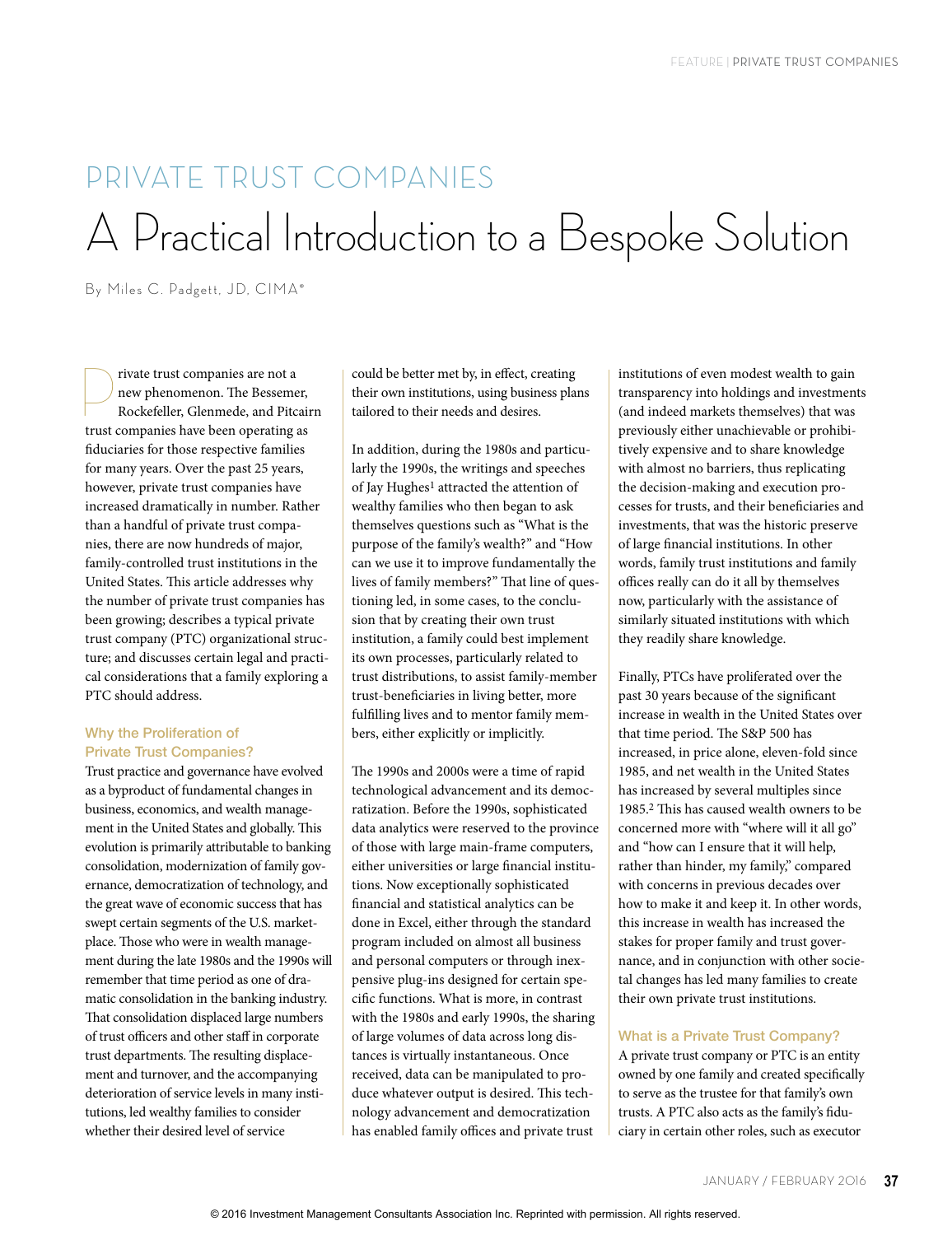of a family member's probate estate or guardian for an incompetent family member. A PTC typically is structured to look like, and function as, a state law corporation, even though in most cases a PTC is legally a limited liability company. See figure 1 for an organizational chart of a typical PTC.

A PTC is normally organized to function as if it were a commercial trust institution, governed by a board of directors and managed by them through the use of board committees such as a trust committee, audit committee, and investment committee, and through delegation to officers, such as a president, vice president, senior trust officer, compliance officer, etc. Where a PTC differs from the typical commercial trust institution is the use of a discretionary decisions committee, which is a specifically designated committee designed to insulate family members from adverse transfer tax results described in guidance from the Internal Revenue Service.3 Such a committee usually is populated by individuals who are independent of the family and is tasked with making tax-sensitive, discretionary

decisions related to the family's trusts. Other than the discretionary decisions committee, the typical PTC functions similarly to a commercial trust institution, with annual audits of its financials and its fiduciary processes, methodical vetting of investment strategy for trusts, routine distribution decisions executed by trust officers, vetting of clients and client transactions for anti-money laundering compliance, and periodic review by the board of directors of the PTC's operations.

Often a PTC is used in conjunction with a family office. In that arrangement, the PTC is responsible for making top-level fiduciary decisions and most back-office functions of the PTC are delegated by contract to the family office. More importantly, the PTC makes strategic-level investment decisions for the family's trusts, primarily longterm asset allocation, and the family office is tasked with execution of that investment strategy, either itself or as a manager of managers, again pursuant to an agreement with the PTC or with a trust client itself. This arrangement allows a family office that is already in existence to avoid disruption of staff, location, and function, and permits the PTC to conduct its business at the appropriate level, i.e., making important fiduciary decisions related to distributions, investment strategy, etc.

#### Factors to Consider

In considering whether to create a PTC, a family usually is driven by, and typically addresses, the following factors (among others):

- Need for legal control of strategic assets and decisions
- Permanent fiduciary status and protection against personal liability
- How to effect decisions made within the family's agreed upon governance system and beneficiary mentoring
- Cost and required asset base
- Choice of regulatory regime
- Choice of situs of entity and operations

Ultimately, whether or not to pursue a PTC is determined by a combination of several of these factors, as well as others. Each of

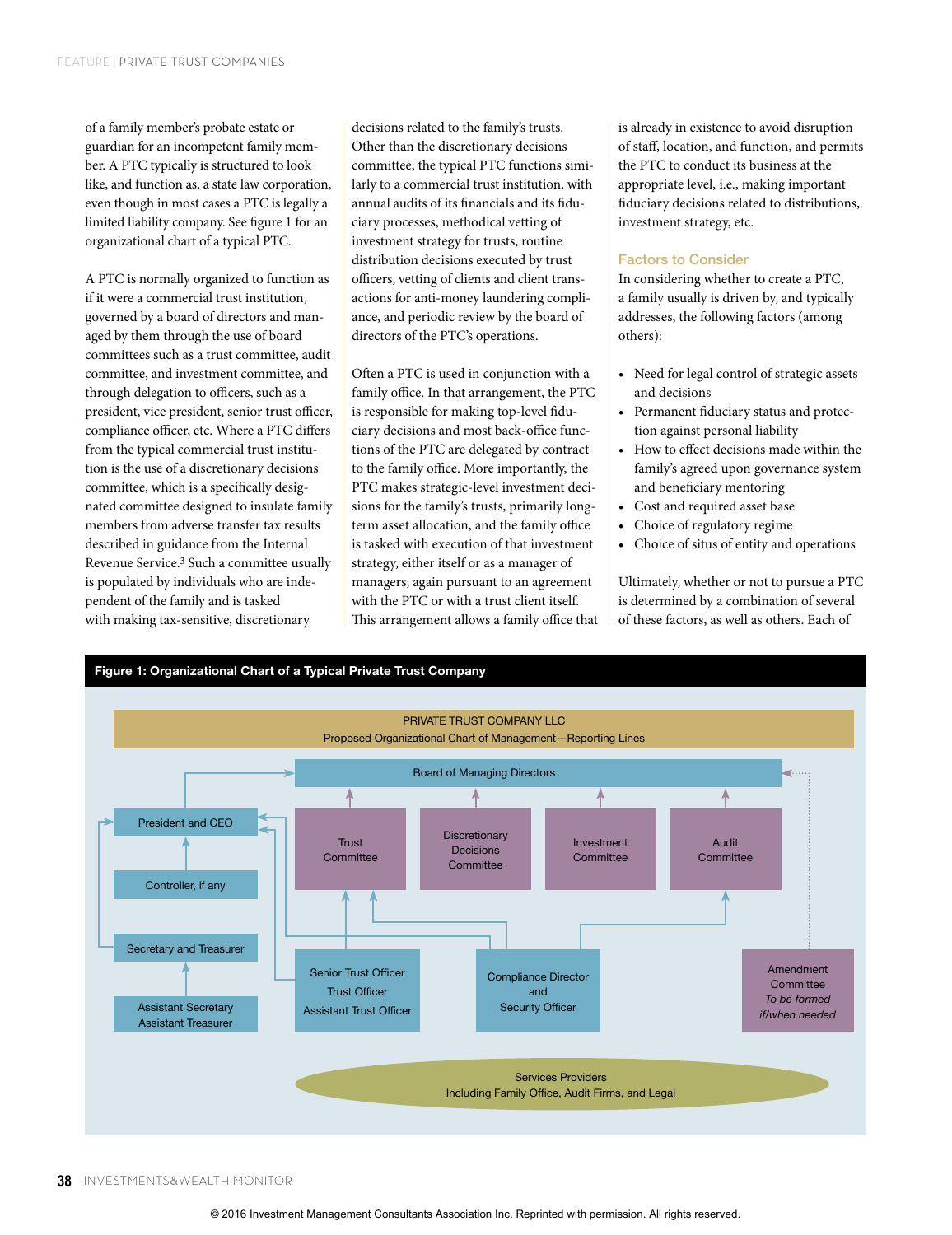the above factors is addressed briefly below; certain of them favor, while others discourage, the creation of a PTC. An in-depth discussion of each, and the discussion of all relevant factors, is beyond the scope of this article.

## Legal Control of Strategic Assets and Decisions

Ultimate decision making rests with the legal owner of assets. For the typical successful family, that legal owner is the trustee of the family's trusts, not the family's family office. We all have observed many instances in which the family office has the responsibility of causing decisions of the asset owner to be effected, but does not have the legal authority to demand that effectuation. That is an uncomfortable position to find oneself. This is true even if the family office utilizes family investment funds in which a family investor's assets are locked up for long periods of time. Ultimately, the family's trustees, as the legal owners of the assets, determine whether to remain invested in those vehicles, and more generally have the legal authority and responsibility to make decisions regarding what happens to those assets, both as a spending and an investing matter. Accordingly, certain families are attracted to the PTC structure because it allows the family, or its elected proxies, to exercise ultimate decision-making authority over the family's assets and their use.

# Permanent Fiduciary and Protection against Personal Liability

Senior family members who control the family's enterprises and who are reaching the end of their working lives and entering retirement generally intend to devote much of their time and attention to matters other than managing the family's wealth and related enterprises. So, too, an entire generation of trusted advisors to successful families is retiring from their professional lives. At the same time, most individuals who are informed, regardless of the strength of their relationship with a family, will not serve as fiduciaries for a family without strong liability protection. This is true even of family members serving as fiduciaries for their relatives. These phenomena have not escaped

**"***The process of selecting and replacing the individuals who will serve the family within the PTC is clear, well-defined, and based on a corporate-law model that has been tested and refined over decades.* **"**

the attention of senior family leaders, and many are reaching the conclusion that, for the family's fiduciary transition to occur successfully, at least two things will be required: a long-term solution to the family's fiduciary needs, and liability protection for those individuals who will be involved in the future with the family's affairs.

Many families view the PTC as a potential solution to both of those requirements. A PTC provides a permanent, undying fiduciary for a family's fiduciary needs. The process of selecting and replacing the individuals who will serve the family within the PTC is clear, well-defined, and based on a corporate-law model that has been tested and refined over decades. Moreover, the individuals who manage a PTC are protected from personal liability if they make decisions (whether investment, distribution, or otherwise) properly in their capacities as PTC directors and officers, again under a legal model that has been tested and refined over decades. All that is required to achieve that protection is that those individuals make unconflicted, informed decisions in a timely manner and in the interests of those for whom the PTC is acting, and that the PTC have sufficient assets and insurance to make meaningful any indemnity and hold harmless commitment.

# Family Governance and Beneficiary Mentoring

Many families struggle to decide how they will make decisions as family units. Once they have determined the best system for making family decisions, those families that employ commercial trust companies or independent, individual trustees for the family's trusts further struggle with legally integrating the family's decision-making system into the commercial or individual trustee's decision-making and management processes. Because of this, many families

are attracted to a PTC because it provides a family, once the family has designed and implemented its own internal governance system, with the legal authority to implement decisions generated by that system through the PTC structure's mechanisms.

Most of our clients determine that a representative form of family governance is best suited to making family decisions, particularly difficult ones. Usually the criteria for voting and holding leadership roles (i.e., the elected offices) are established in the family governance procedure, and decisions are communicated to the trust company as shareholder directives. This form of family governance, combined with PTC structure, allows a client family to ensure that its governance decisions are executed as intended, and the client family, in its entirety in most cases, has a voice in the management and uses of its wealth.

Furthermore, many families proactively and consciously focus resources on mentoring beneficiaries and assisting them in becoming the human beings they aspire to be. Those families with a PTC are finding that the discretionary decisions committee (which sometimes is called a "distribution and mentoring committee") is an ideal mechanism to connect with beneficiaries and assist them in growing their intellectual, spiritual, and emotional skills (sometimes referred to as "human capital"). The members of such a committee, as the PTC's gatekeepers of trust distributions, are best-positioned to build relationships with beneficiaries and have the opportunity to involve themselves in a beneficiary's decision-making process. Indeed, the law governing trustees, including PTCs, requires those making distribution decisions for a beneficiary to know the beneficiary and understand a beneficiary's personal circumstances. It is in knowing the beneficiary and understanding the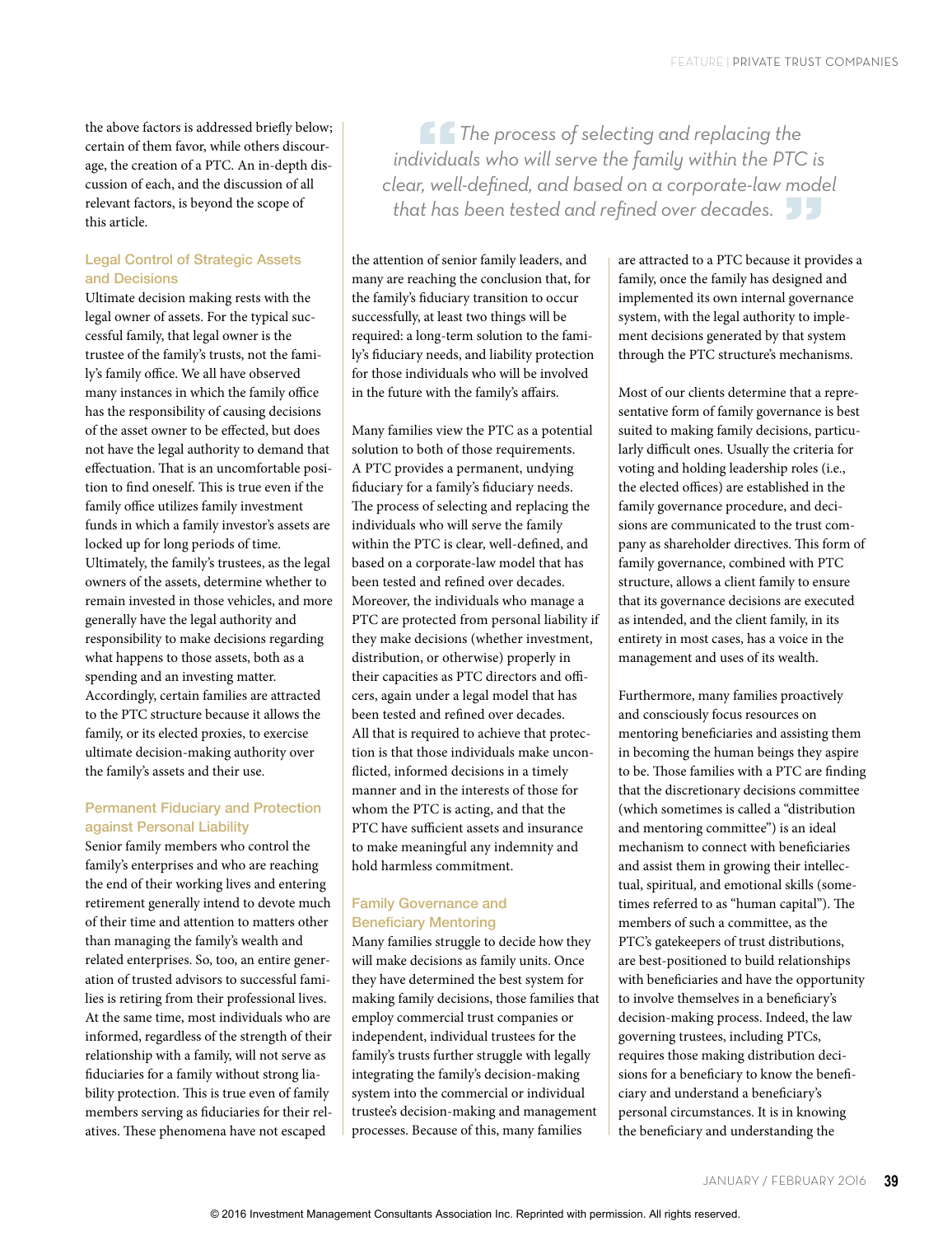beneficiary's personal circumstances that the opportunity to mentor a beneficiary presents itself. The PTC structure allows a family to staff a distribution and mentoring committee with the individuals the family believes are best-suited to mentor beneficiaries and make distribution decisions for them, and to make such activities a true priority for such a committee.

#### Cost and Required Asset Base

In truth, the incremental cost and burden of a PTC cannot be described in the abstract because much depends upon the circumstances of the family and the trusts in question. However, most people need some rules of thumb to help them orient the thought process, and so, the following are our such rules.

Regarding ongoing costs, after having properly created and structured a PTC, the additional (i.e., marginal) costs of running the PTC business properly is between \$75,000 and \$125,000 per year for most families. This figure consists primarily of insurance, space, travel, regulatory fees, proper audits, and a required local, part-time trust officer, but it excludes other personnel costs and the costs of investing. The excluded costs are of course present regardless of whether a PTC (or a family office, commercial trust, or investment advisory institution) is used, and these costs depend on the family's exact situation and needs. Certain families spend much more than \$125,000 per year because of idiosyncratic reasons, including costs of staff, some slightly less, but in our experience none materially less, if the PTC is to be operated properly.

As far as asset base is concerned, we organize the necessary wealth as follows:

- \$250 million of collective family assets is enough for an exceptionally motivated and unified family that sees a PTC as the only possible way to achieve adequate control over management of trust assets or to obtain one or more other primary benefits of a PTC;
- \$500 million is more typical and generally sufficient to justify a PTC's expense for a family seeking to obtain the bene-

fits of a PTC with a more customary level of commitment to family-wide goals; and

• \$1 billion makes the costs of properly maintaining a PTC "like rolling off a log" (as one of my colleagues says) for a family committed to pursuing multi-generational goals effectively.

The costs of creating the PTC vary widely between \$100,000 and \$500,000 for the entire process—depending among other things upon:

- whether the PTC will be licensed and regulated by a state, or will be an unlicensed PTC;
- the efficiency with which the family and its close advisors participate in the creation process;
- whether any problematic disclosures to regulators are required of the family or its advisors and how much legal effort is required to address those issues;
- how complex is the family's current trust and investment situation; and
- most importantly, whether the family's governance system will be designed and implemented at the same time as the PTC.

#### Choice of Regulatory Regime

Most PTCs provide investment advice as defined by the Securities and Exchange Commission (SEC), whether in the basic form of making recommendations to the PTC's clients regarding where to park cash temporarily or in the form of full-blown investment advisory services to trusts and family members, such as asset allocation, stock selection, and manager due diligence. Therefore, most families must determine whether they want their investment advisory activities to be regulated directly by the SEC (or state securities regulator) or by a state banking regulator.<sup>4</sup> If the family pursues an unlicensed PTC,<sup>5</sup> or a licensed PTC in a state where the regulator chooses not to engage in substantive examinations of the licensed entity,<sup>6</sup> then the family must ensure that its PTC conforms to the requirements of the SEC's so-called "single family office rule."7 Otherwise, the family will need to register its PTC as an

investment advisor with the SEC (or appropriate state agency). After analysis, most clients determine to avoid registration with the SEC (or applicable state agency), and rely either on the "single family office rule" or on substantive regulation by the banking agency of the state where the family has procured a state trust company license for its PTC.

# Situs of Entity and Geographical Concerns

Related to the choice of regulatory regime is the choice of situs of the fiduciary entity. If a family pursues an unlicensed PTC, the choice for situs is limited because only four states allow such an entity, and each has different requirements for a private trust company, including variations in those to whom a PTC may provide fiduciary services, in capital requirements, in necessary insurance, and other differences. Similarly, even if a family pursues a licensed PTC, only certain states provide charters to private family trust companies, and each of those states has similar variations regarding those to whom a PTC may provide fiduciary services, regulatory capital requirements, etc. Each state's requirements must be carefully compared and weighed in making the determination of which regulatory regime to pursue and the resulting situs/location decision.

Also involved in the situs decision is an investigation of which state's laws are bestsuited to the family, specifically substantive trust laws and substantive banking and trust company laws. Similarly, the issue of the robustness of the local court system and its judges is a factor to be weighed in the analysis. For example, New Hampshire recently has begun a process of consolidating its probate and trust cases in a specifically designed "probate and trust court" with specialized judges, much like Delaware with regard to issues involving corporate law issues. Furthermore, the choice of situs is also impacted by how friendly or open a state's regulator is to private trust companies; it is not advisable to procure or even seek a trust company charter in a jurisdiction where the regulator is hostile to private trust companies.